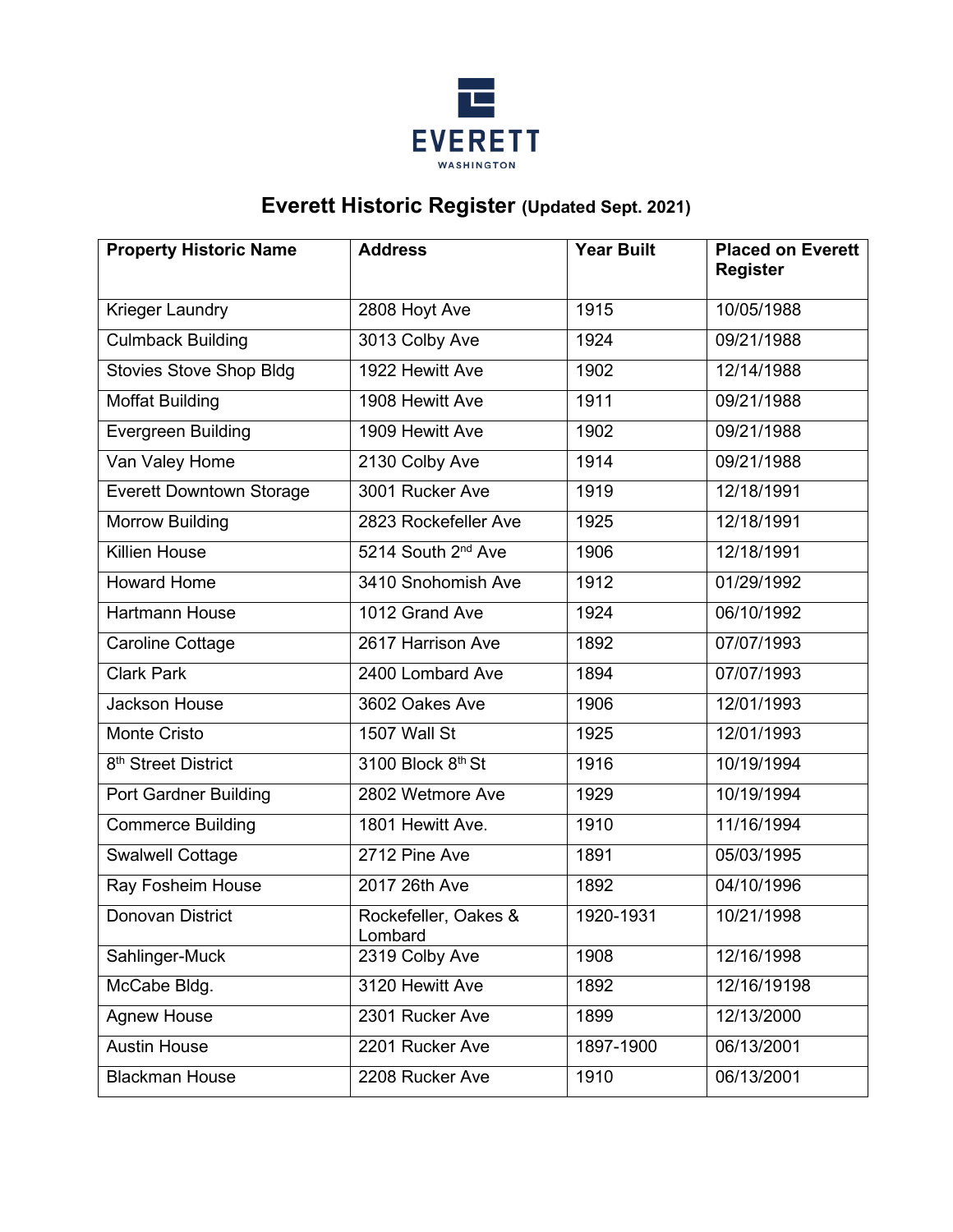| <b>Fratt Mansion</b>                              | 1725 Grand Ave         | 1904      | 03/05/2003 |
|---------------------------------------------------|------------------------|-----------|------------|
| <b>Widgren House</b>                              | 2125 Virginia Ave      | 1910-1913 | 12/24/2003 |
| <b>Winter House</b>                               | 1631 Grand Ave         | 1917      | 09/14/2005 |
| Lettelier House                                   | 2510 Baker Ave         | 1908      | 04/18/2007 |
| Challacomb & Fickel Bldg                          | 2727 Oakes Ave         | 1923      | 12/09/2009 |
| <b>Cleaver Clough House</b>                       | 2031 Grand Ave         | 1907      | 04/22/2009 |
| Lee House                                         | 1332 Rucker Ave        | 1922      | 11/09/2011 |
| <b>Wright House</b>                               | 2112 Rucker            | 1905      | 11/07/2012 |
| Watson's Bakery                                   | 1812 Hewitt Ave        | 1910      | 10/14/2015 |
| <b>Bank of Everett</b><br>(Cope Gillette Theatre) | 2730 Wetmore Ave       | 1963      | 08/09/2017 |
| <b>Sittig House</b>                               | 1927 Rucker Ave        | 1893      | 3/13/2019  |
| <b>Hilzinger House</b>                            | 2108 Rucker Ave        | 1907      | 3/13/2019  |
| <b>Swartout House</b>                             | 3609 26th St           | 1892      | 7/17/2019  |
| Killien Dutch Colonial House                      | 4918 S. 3rd Av. Lowell | 1924      | 8/26/2020  |
| Gowdy House                                       | 2803 19th St.          | 1920      | 9/15/2021  |
| <b>Walsh Platt/Fisher Motors</b>                  | 2902 Rucker Ave.       | 1930      | 9/15/2021  |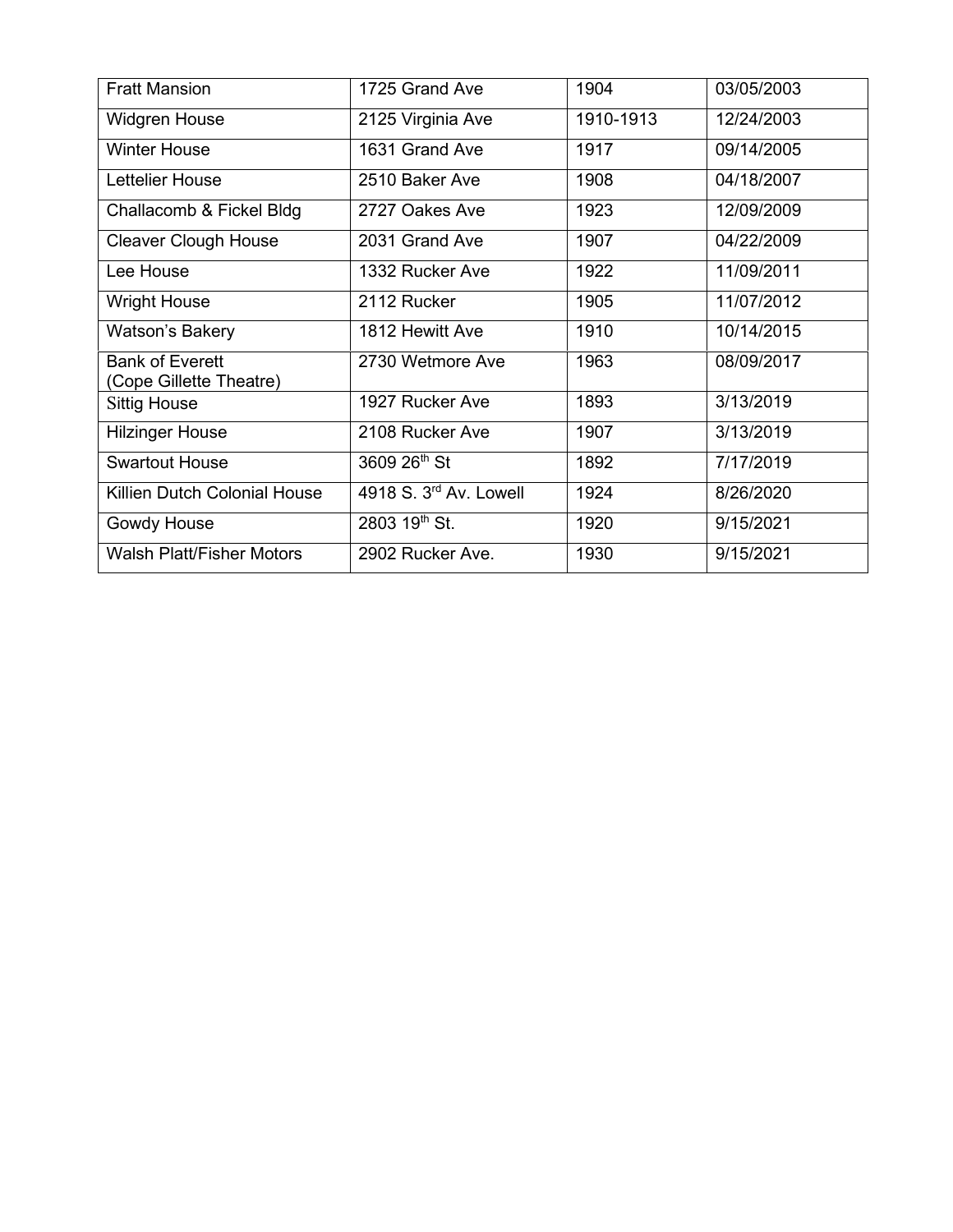

## **Washington State Heritage Register**

| <b>Property</b>                        | <b>Address</b>       | <b>Year Built</b> | <b>Year Placed on</b><br><b>Register</b> |
|----------------------------------------|----------------------|-------------------|------------------------------------------|
| <b>Everett Public Library</b>          | 2702 Hoyt Ave        | 1934              | 1989                                     |
| <b>Everett Theater</b>                 | 2911 Colby Ave       | 1901              | 1975                                     |
| <b>Marion Building</b>                 | 1401 Hewitt Ave      | 1893              | 1979                                     |
| Pioneer Block                          | 2814-2816 Rucker Ave | 1910              | 1998                                     |
| <b>Longfellow Elementary</b><br>School | 3115 Oakes Ave       | 1911              | 2021                                     |